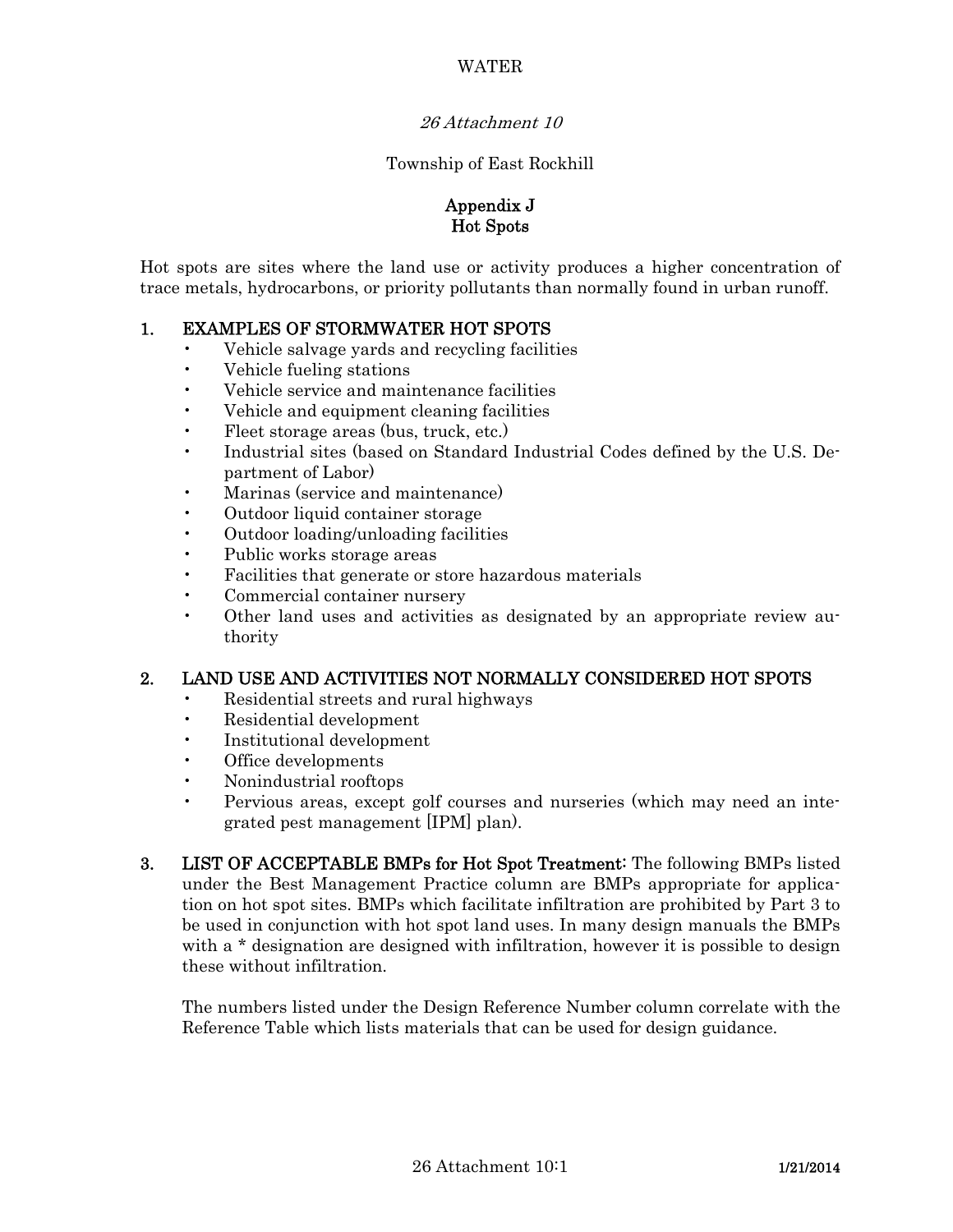|                                                                  | <b>Design Reference</b> |
|------------------------------------------------------------------|-------------------------|
| <b>Best Management Practice</b>                                  | Number                  |
| Bioretention*                                                    | 4, 5, 11, 16            |
| Capture/Reuse                                                    | 4, 14                   |
| Constructed Wetlands                                             | 4, 5, 8, 10, 16         |
| Dry Extended Detention Ponds                                     | 4, 5, 8, 12, 18         |
| Minimum Disturbance/Minimum Maintenance Practices                | 1, 9                    |
| Significant Reduction of Existing Impervious Cover               | N/A                     |
| Stormwater Filters* (Sand, Peat, Compost, etc.)                  | 4, 5, 10, 16            |
| Vegetated Buffers/Filter Strips                                  | 2, 3, 5, 11, 16, 17     |
| Vegetated Roofs                                                  | 4, 13                   |
| Vegetated Swales*                                                | 2, 3, 5, 11, 16, 17     |
| Water Quality Inlets (Oil/Water Separators, Sediment Traps/Catch | 4, 7, 15, 16, 19        |
| Basin Sumps, and Trash/Debris Collectors in Catch Basins)        |                         |
| Wet Detention Ponds                                              | 4, 5, 6, 8              |

# Reference Table

| Number         | Design Reference Title                                                     |
|----------------|----------------------------------------------------------------------------|
| 1              | "Conservation Design For Stormwater Management — A Design Approach         |
|                | to Reduce Stormwater Impacts From Land Development and Achieve Mul-        |
|                | tiple Objectives Related to Land Use," Delaware Department of Natural Re-  |
|                | sources and Environmental Control, the Environmental Management Cen-       |
|                | ter of the Brandywine Conservancy, September 1997                          |
| $\overline{2}$ | "A Current Assessment of Urban Best Management Practices: Techniques       |
|                | for Reducing Nonpoint Source Pollution in the Coastal Zone," Schueler, T.  |
|                | R., Kumble, P. and Heraty, M., Metropolitan Washington Council of Gov-     |
|                | ernments, 1992.                                                            |
| 3              | "Design of Roadside Channels with Flexible Linings," Federal Highway Ad-   |
|                | ministration, Chen, Y. H., and Cotton, G. K., Hydraulic Engineering Circu- |
|                | lar 15, FHWA-IP-87-7, McLean, Virginia, 1988.                              |
| $\overline{4}$ | "Draft Stormwater Best Management Practices Manual," Pennsylvania De-      |
|                | partment of Environmental Protection, January 2005.                        |
| $\overline{5}$ | "Evaluation and Management of Highway Runoff Water Quality," Federal       |
|                | Highway Administration, FHWA-PD-96-032, Washington, D.C., 1996.            |
| 6              | "Evaporation Maps of the United States," U.S. Weather Bureau (now NO-      |
|                | AA/National Weather Service) Technical Paper 37, Published by Depart-      |
|                | ment of Commerce, Washington, D.C., 1959.                                  |
| 7              | "Georgia Stormwater Manual," AMEC Earth and Environmental, Center for      |
|                | Watershed Protection, Debo and Associates, Jordan Jones and Goulding, At-  |
|                | lanta Regional Commission, Atlanta, Georgia, 2001.                         |
| 8              | "Hydraulic Design of Highway Culverts," Federal Highway Administration,    |
|                | FHWA HDS 5, Washington, D.C., 1985 (revised May 2005).                     |
| 9              | "Low Impact Development Design Strategies: An Integrated Design Ap-        |
|                | proach," Prince Georges County, Maryland Department of Environmental       |
|                | Resources, June 1999.                                                      |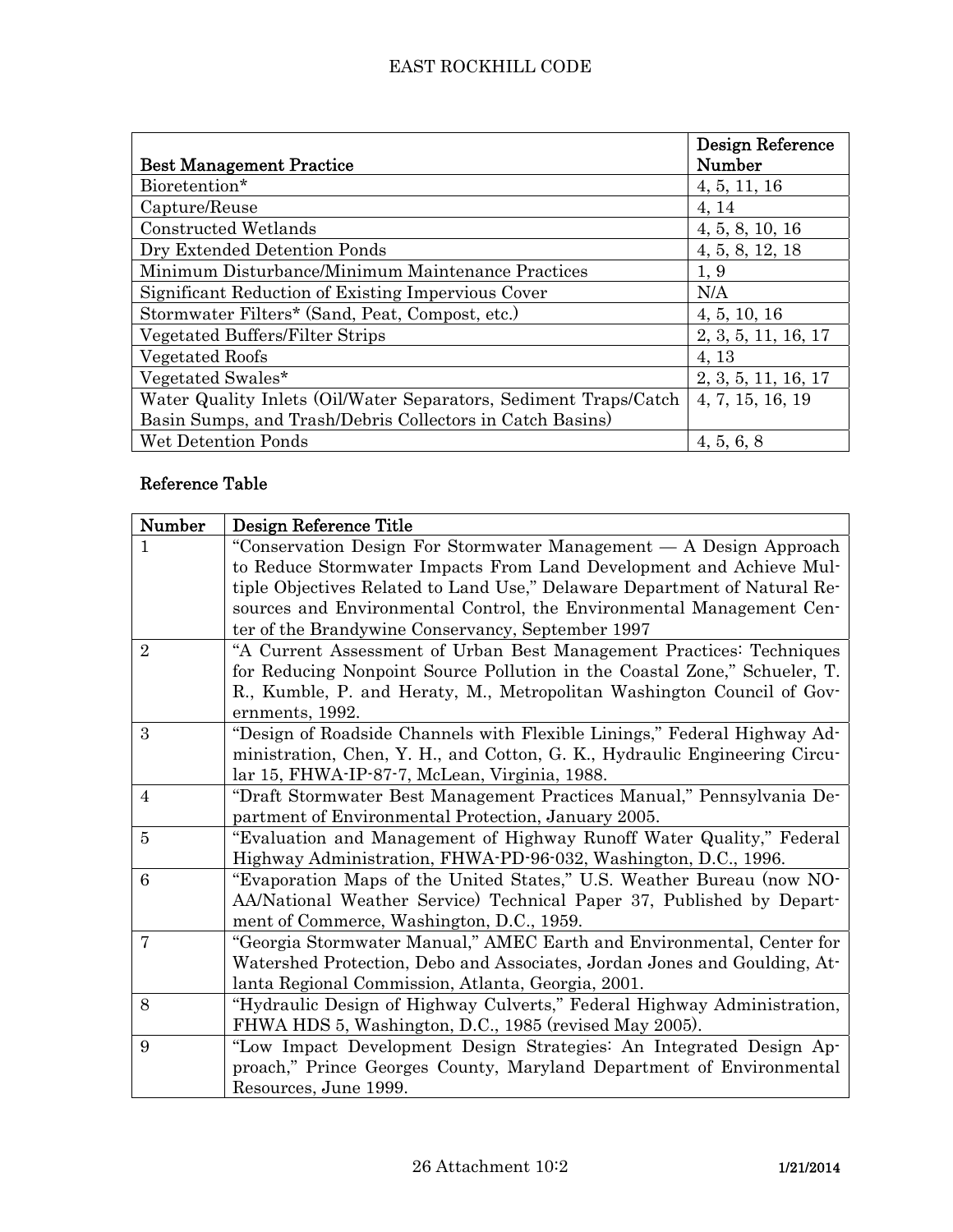| Number | Design Reference Title                                                 |
|--------|------------------------------------------------------------------------|
| 10     | "Maryland Stormwater Design Manual," Maryland Department of the Envi-  |
|        | ronment, Baltimore, Maryland, 2000.                                    |
| 11     | "Pennsylvania Handbook of Best Management Practices for Developing Ar- |
|        | eas," Pennsylvania Department of Environmental Protection, 1998.       |
| 12     | "Recommended Procedures for Act 167 Drainage Plan Design," LVPC, Re-   |
|        | vised 1997.                                                            |
| 13     | "Roof Gardens History, Design, and Construction," Osmundson, Theodore. |
|        | New York: W.W. Norton and Company, 1999.                               |
| 14     | "The Texas Manual on Rainwater Harvesting," Texas Water Development    |
|        | Board, Austin, Texas, Third Edition, 2005.                             |
| 15     | "VDOT Manual of Practice for Stormwater Management," Virginia Trans-   |
|        | portation Research Council, Charlottesville, Virginia, 2004.           |
| 16     | "Virginia Stormwater Management Handbook," Virginia Department of      |
|        | Conservation and Recreation, Richmond, Virginia, 1999.                 |
| 17     | "Water Resources Engineering," Mays, L. W., John Wiley and Sons, Inc., |
|        | 2005.                                                                  |
| 18     | "Urban Hydrology for Small Watersheds," Technical Report 55, U.S. De-  |
|        | partment of Agriculture, Natural Resources Conservation Service, 1986. |
| 19     | U.S. EPA, Region 1 New England website (as of August 2005),            |
|        | http://www.epa.gov/NE/assistance/ceitts/stormwater/techs/html.         |

# 4. RECOMMENDED PRETREATMENT METHODS FOR "HOT SPOT" LAND US-ES: The following table recommends what is considered the best pretreatment option for the listed land use. These methods are either a BMP or can be applied in conjunction with BMPs.

| Hot Spot Land Use           | <b>Pretreatment Method(s)</b>                           |
|-----------------------------|---------------------------------------------------------|
| Vehicle Maintenance<br>and  | -Water Quality Inlets                                   |
| Repair Facilities including | -Use of Drip Pans and/or Dry Sweep Material Under Ve-   |
| <b>Auto Parts Stores</b>    | hicles/Equipment                                        |
|                             | -Use of Absorbent Devices to Reduce Liquid Releases     |
|                             | -Spill Prevention and Response Program                  |
| Vehicle Fueling Stations    | -Water Quality Inlets                                   |
|                             | -Spill Prevention and Response Program                  |
| Areas for Public<br>Storage | -Water Quality Inlets                                   |
| Works                       | -Use of Drip Pans and/or Dry Sweep Material Under Ve-   |
|                             | hicles/Equipment                                        |
|                             | -Use of Absorbent Devices to Reduce Liquid Releases     |
|                             | -Spill Prevention and Response Program                  |
|                             | -Diversion of Stormwater away from Potential Contami-   |
|                             | nation Areas                                            |
| Outdoor Storage of Liquids  | -Spill Prevention and Response Program                  |
| Commercial<br>Container     | -Vegetated Swales/Filter Strips                         |
| Nursery Operations          | Constructed Wetlands                                    |
|                             | -Stormwater Collection and Reuse                        |
| Salvage Yards and Recy-     | -BMPs that are a part of a Stormwater Pollution Preven- |